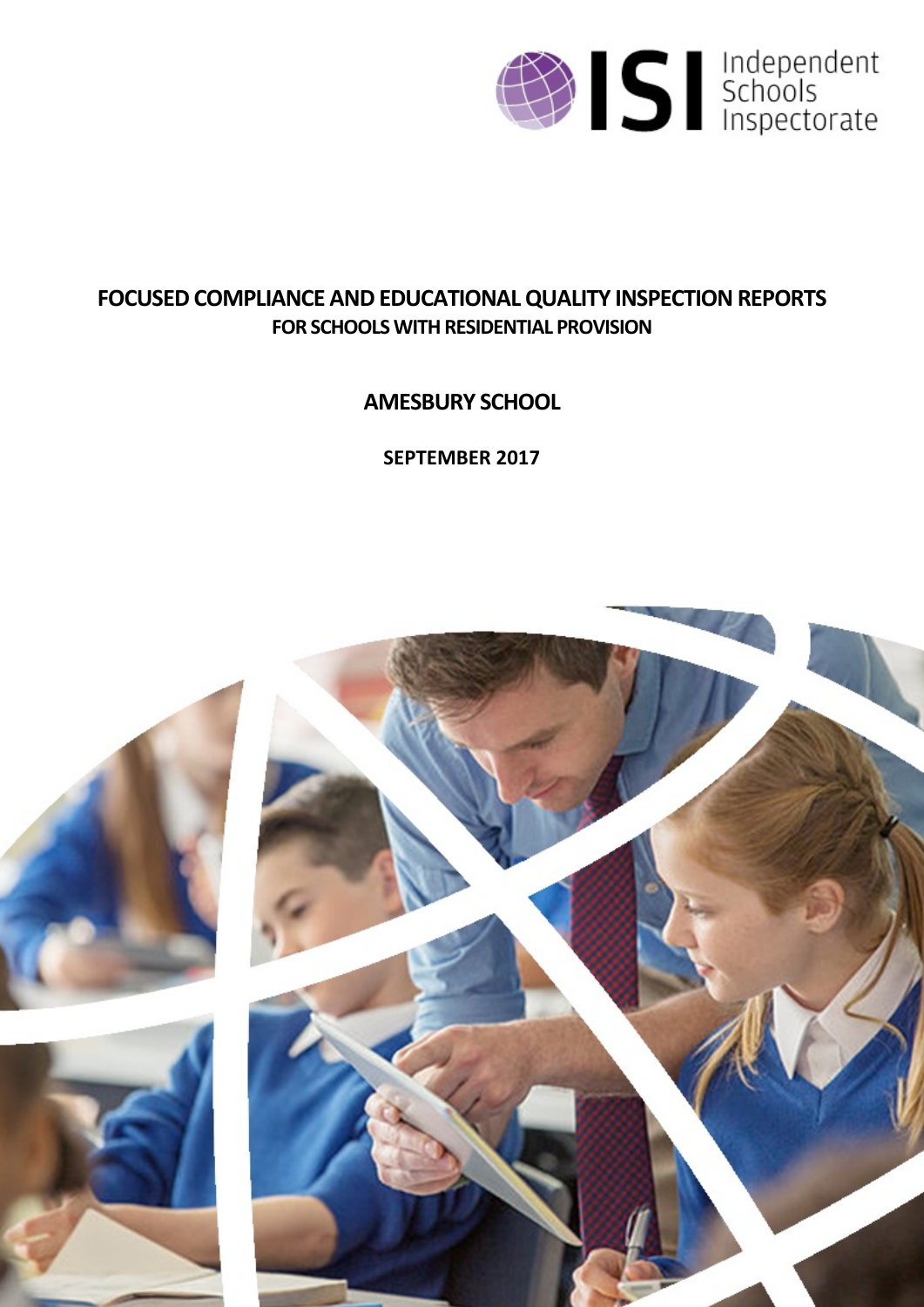**Contents** 2

# **CONTENTS**

|    | <b>SCHOOL'S DETAILS</b>                                              | 3              |
|----|----------------------------------------------------------------------|----------------|
| 1. | <b>BACKGROUND INFORMATION</b>                                        | 4              |
|    | About the school                                                     | 4              |
|    | What the school seeks to do                                          | 4              |
|    | About the pupils                                                     | 4              |
| 2. | <b>REGULATORY COMPLIANCE INSPECTION</b>                              | 5              |
|    | Preface                                                              | 5              |
|    | <b>Key Findings</b>                                                  | 7              |
|    | PART 1 - Quality of education provided                               | $\overline{7}$ |
|    | PART 2 - Spiritual, moral, social and cultural development of pupils | 7              |
|    | PART 3 - Welfare, health and safety of pupils                        | $\overline{7}$ |
|    | PART 4 - Suitability of staff, supply staff, and proprietors         | 7              |
|    | PART 5 - Premises of and accommodation at schools                    | 8              |
|    | <b>PART 6 - Provision of information</b>                             | 8              |
|    | PART 7 - Manner in which complaints are handled                      | 8              |
|    | PART 8 - Quality of leadership in and management of schools          | 8              |
| 3. | <b>EDUCATIONAL QUALITY INSPECTION</b>                                | 9              |
|    | <b>Preface</b>                                                       | 9              |
|    | <b>Key Findings</b>                                                  | 10             |
|    | <b>Recommendations</b>                                               | 10             |
|    | THE QUALITY OF PUPILS' ACADEMIC AND OTHER ACHIEVEMENTS               | 10             |
|    | THE QUALITY OF THE PUPILS' PERSONAL DEVELOPMENT                      | 12             |
| 4. | <b>INSPECTION EVIDENCE</b>                                           | 15             |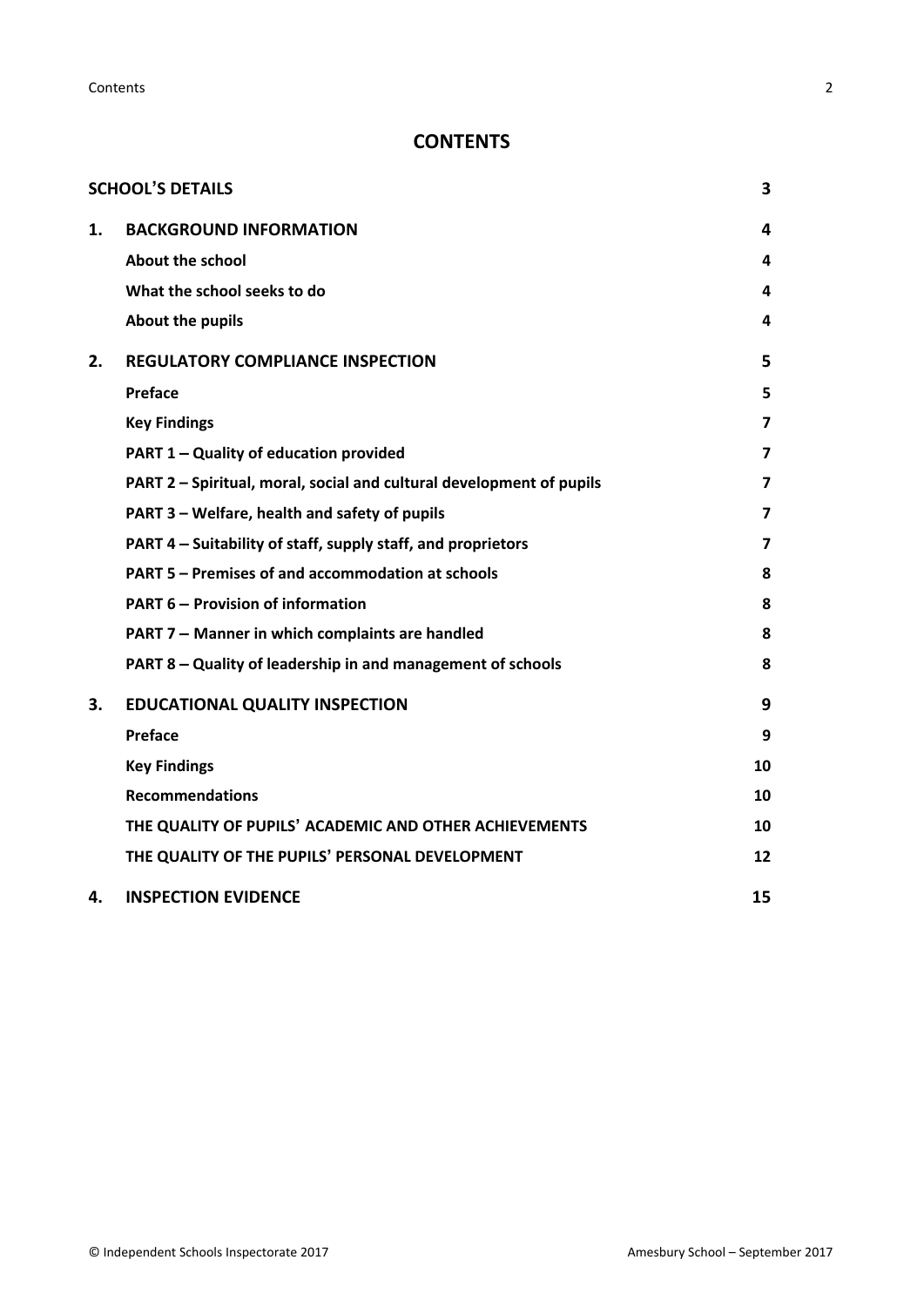# <span id="page-2-0"></span>**SCHOOL'S DETAILS**

| <b>School</b>                    | Amesbury School                                                                |     |                 |     |
|----------------------------------|--------------------------------------------------------------------------------|-----|-----------------|-----|
| <b>DfE</b> number                | 936/6052                                                                       |     |                 |     |
| <b>Registered charity number</b> | 312058                                                                         |     |                 |     |
| <b>Address</b>                   | Amesbury School<br><b>Hazel Grove</b><br>Hindhead<br>Surrey<br><b>GU26 6BL</b> |     |                 |     |
| Telephone number                 | 01428 604322                                                                   |     |                 |     |
| <b>Email address</b>             | info@amesburyschool.co.uk                                                      |     |                 |     |
| Head                             | Mr Nigel Taylor                                                                |     |                 |     |
| <b>Chair of governors</b>        | Mr Tarquin Henderson                                                           |     |                 |     |
| Age range                        | 2 to 13                                                                        |     |                 |     |
| Number of pupils on roll         | 339                                                                            |     |                 |     |
|                                  | <b>Boys</b>                                                                    | 201 | Girls           | 138 |
|                                  | Day pupils                                                                     | 329 | <b>Boarders</b> | 10  |
|                                  | <b>EYFS</b>                                                                    | 46  | <b>Juniors</b>  | 293 |
| <b>Inspection dates</b>          | 19 to 21 September 2017                                                        |     |                 |     |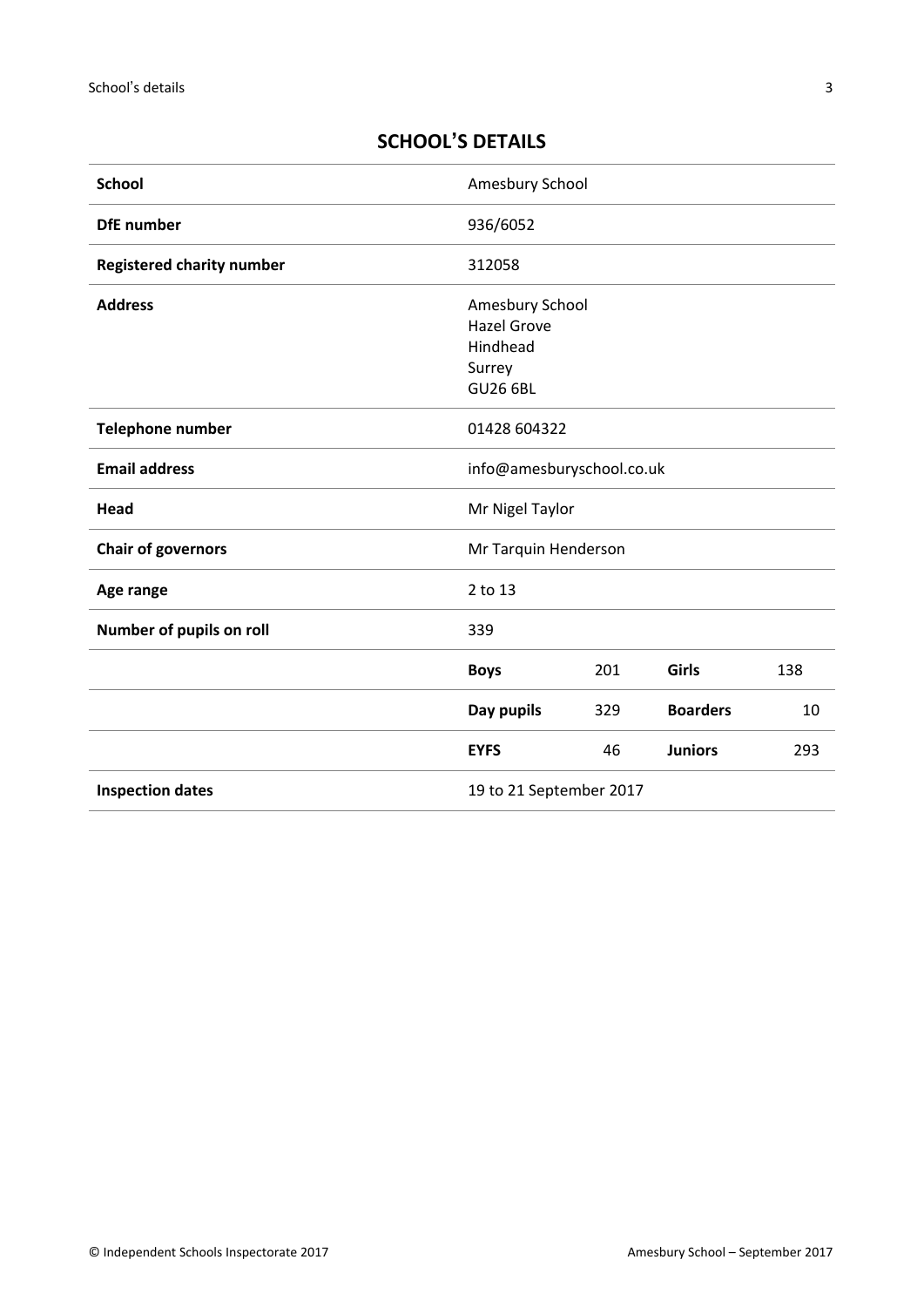# <span id="page-3-0"></span>**1. BACKGROUND INFORMATION**

#### <span id="page-3-1"></span>**About the school**

- 1.1 Amesbury School is a co-educational independent day and boarding school for pupils aged between two and thirteen years. Founded in 1870, the school moved to its current site near the village of Hindhead in 1917. It provides occasional boarding experiences for pupils in Years 6 to 8 for one week per term. The school is a limited company and a registered charity. It is administered by a board of governors, who are company directors and trustees of the charity.
- 1.2 The school is divided into three sections: The Early Years Foundation Stage (EYFS) for children attending Pre-Nursery, Nursery and Reception; the pre-preparatory for pupils in Years 1 and 2; the preparatory for pupils in Years 3 to 8. Boarders are accommodated in separated facilities within the main school building. Since the previous inspection, the school's leadership and management, including at governance level, has been re-structured. Outdoor areas for pupils' use have been reorganised, a new visual arts and dance studio have been added to the existing teaching facilities, and the EYFS building has been extended.

## <span id="page-3-2"></span>**What the school seeks to do**

1.3 The school's aim is to enable every child to develop the necessary skills, aptitudes and abilities to become an emotionally resilient independent learner. Further, it seeks to provide a caring community which encourages pupils' commitment, courtesy, co-operation, tolerance and compassion, and nurtures close partnerships between home and school.

#### <span id="page-3-3"></span>**About the pupils**

1.4 Pupils come from a range of professional backgrounds, mostly from white British families living within a 15-mile radius of the school. Nationally standardised test data provided by the school indicate that the ability of the pupils is above average. The school has identified 45 pupils as having special educational needs and/or disabilities (SEND), which include dyslexia, dyspraxia, physical and specific medical needs, all of whom receive additional specialist help. There are no pupils attending the school with English as an additional language. Data used by the school have identified 26 pupils as being the more able in the school's population, and the curriculum is modified for them and for 128 other pupils because of their special talents in sports, visual and performing arts.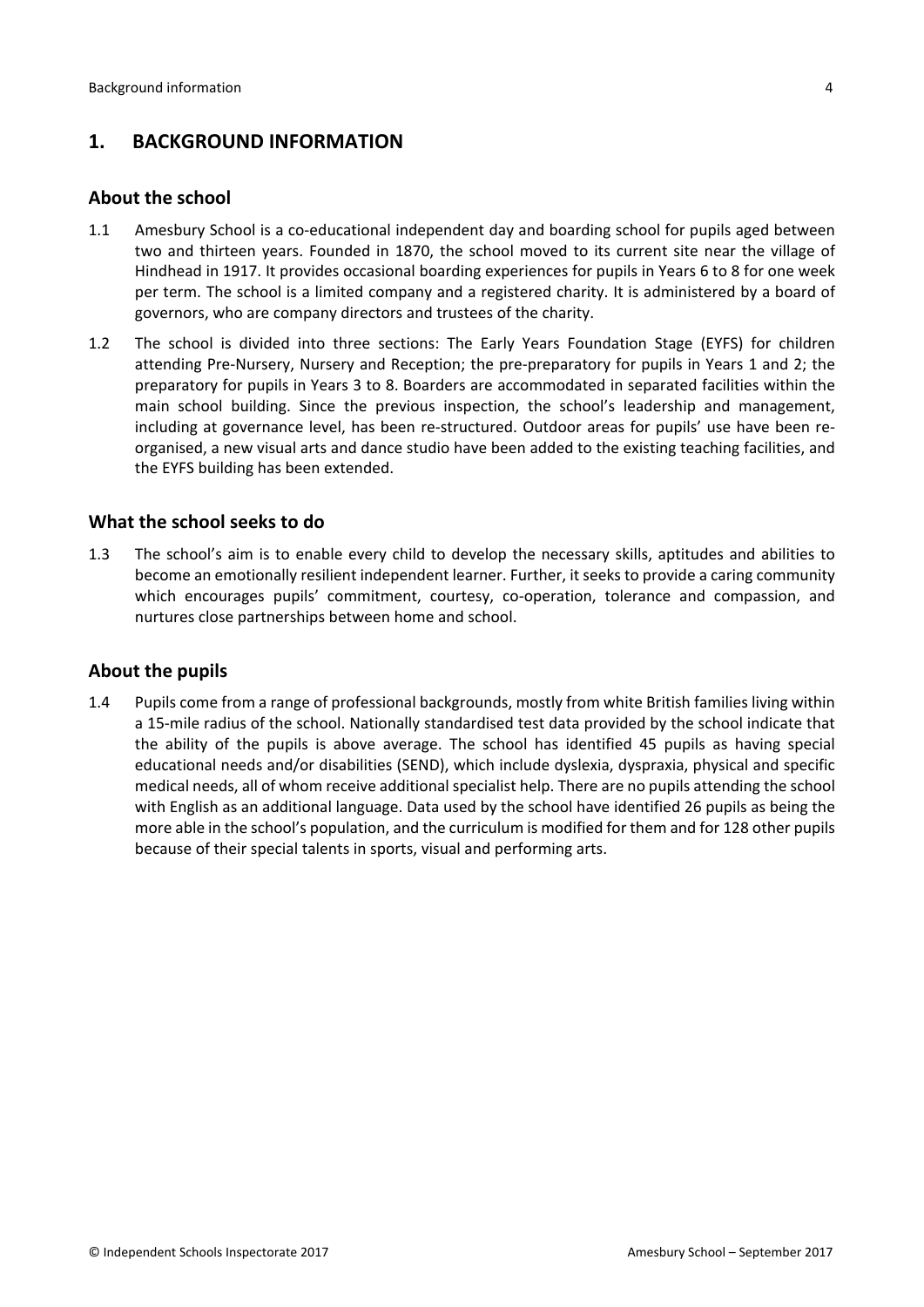#### <span id="page-4-0"></span>**2. REGULATORY COMPLIANCE INSPECTION**

#### <span id="page-4-1"></span>**Preface**

The registration authority for independent schools is the Department for Education (DfE), which directs inspection according to a specified frequency or at any time where the DfE has particular concerns about a school. The Independent Schools Inspectorate (ISI) is the body approved by the Secretary of State for the purpose of inspecting schools which are, or whose heads are, in membership of the associations which form the Independent Schools Council (ISC) and reporting on the extent to which they meet the Independent School Standards ('the standards') in the Schedule to the Education (Independent School Standards) Regulations 2014. Accordingly, inspection records whether the school meets each of these standards, which are arranged in eight Parts, each of which is divided into separate paragraphs. The inspection of schools that have early years settings not requiring registration similarly records whether the school complies with key provisions of the Early Years Foundation Stage statutory framework, and for registered settings the full range of the Early Years Foundation Stage provisions is considered. Additionally, the inspection reports on the school's accessibility plan under Schedule 10 of the Equality Act 2010 and the ban on corporal punishment under section 548 of the Education Act 1996. It comments on the progress made by the school in meeting the compliance action points set out in the school's most recent statutory inspection.

This inspection also contains specific judgements on the National Minimum Standards for Boarding Schools ('boarding NMS'). It also comments on the progress made by the school in meeting the compliance action points set out in the most recent statutory boarding inspection and it judges the extent to which the school currently meets the boarding NMS. It identifies any standards which the school does not meet and requires action to meet them. Findings are distributed across sections relating to the eight Parts of the standards.

All association independent schools will have an inspection within three yearsfrom April 2016, in accordance with the Framework and DfE requirements. The inspection may be of COMPLIANCE ONLY or a combined inspection of EDUCATIONAL QUALITY AND COMPLIANCE depending on a number of factors, including findings from their most recent inspection. Schools judged not to meet the standards, including the boarding NMS, may also be subject to a progress monitoring visit before their next routine inspection. The progress monitoring visit will judge whether the school has taken the necessary action to meet any un-met standards identified at their previous inspection.

The inspection was also carried out under the arrangements of the ISC Associations for the maintenance and improvement of the quality of their membership.

**This is a FOCUSED COMPLIANCE INSPECTION which was combined with an inspection of EDUCATIONAL QUALITY, the report of which appears later in this document. The COMPLIANCE inspection reports only on the school's compliance with the standards**, **including the boarding NMS.** The standards represent minimum requirements and judgements are given either as **met** or as **not met**. All schools are required to meet all the standards applicable to them. Where the minimum requirements are not met, this is clearly indicated in the relevant section of the report and the school is required to take the actions specified. In this focused compliance inspection, key regulations and standards have been inspected in detail. These are the regulations on safeguarding; measures to guard against bullying; arrangements for pupils' health and safety, arrangements to check the suitability of staff; the provision of information to parents; the handling of parents' complaints; and other related aspects of leadership and management, together with the NMS covering the same areas. The remaining standards and requirements are deemed to continue to be met unless evidence to the contrary has been found.

Inspections do not include matters that are outside of the regulatory framework described above, such as: an exhaustive health and safety audit; compliance with data protection requirements; an in-depth examination of the structural condition of the school, its services or other physical features; contractual arrangements with parents; an investigation of the financial viability of the school or its accounting procedures.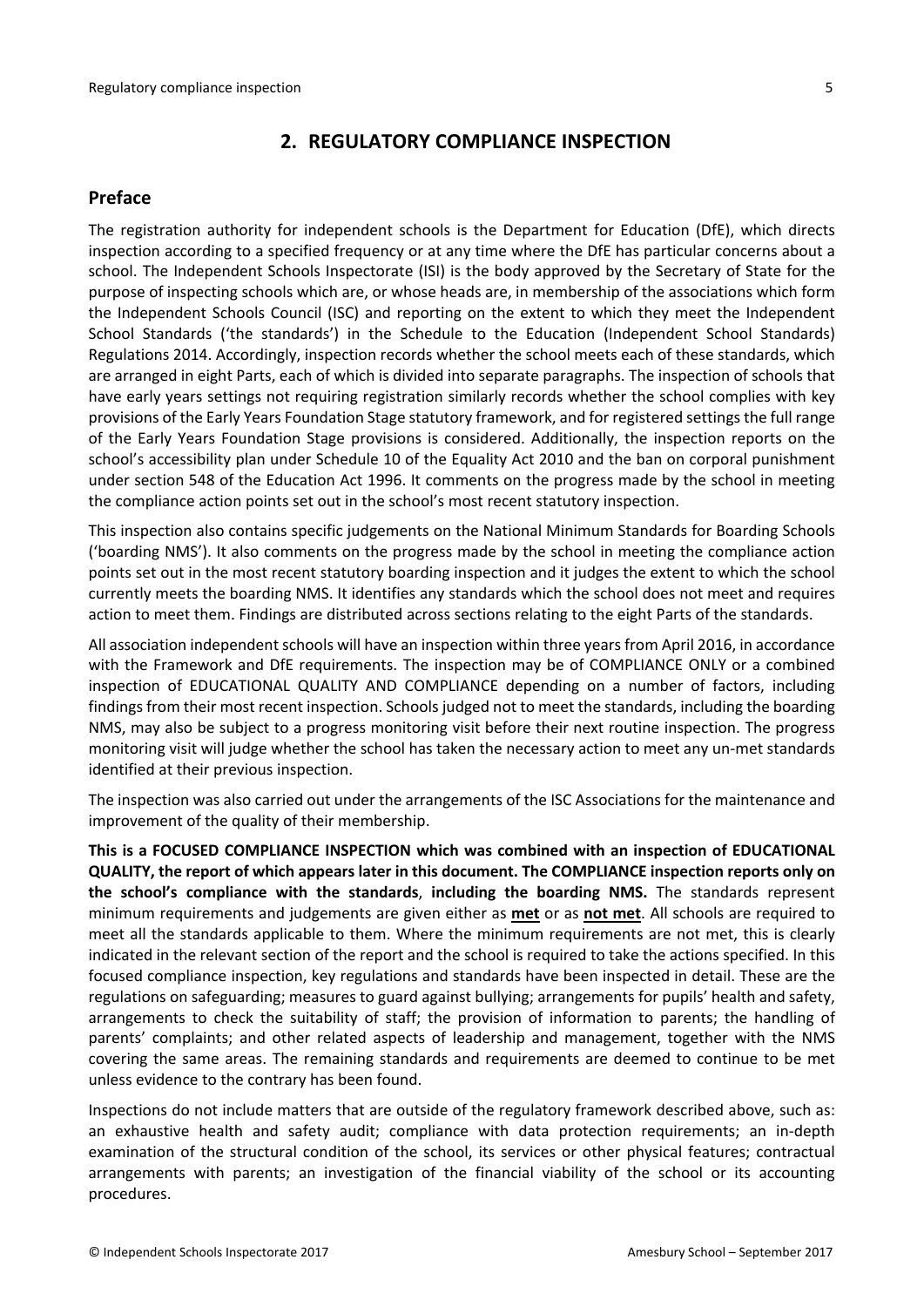Inspectors may be aware of individual safeguarding concerns, allegations and complaints as part of the inspection process. Such matters will not usually be referred to specifically in published reports in this document but will have been considered by the team in reaching its judgements.

Links to the full regulations and requirements can be found here: The Education [\(Independent](http://www.legislation.gov.uk/uksi/2014/3283/contents/made) School Standards) [Regulations](http://www.legislation.gov.uk/uksi/2014/3283/contents/made) 2014, National Minimum [Standards](https://www.gov.uk/government/uploads/system/uploads/attachment_data/file/416186/20150319_nms_bs_standards.pdf) for Boarding Schools, Early Years [Foundation](https://www.gov.uk/government/publications/early-years-foundation-stage-framework--2) Stage Statutory [Framework.](https://www.gov.uk/government/publications/early-years-foundation-stage-framework--2)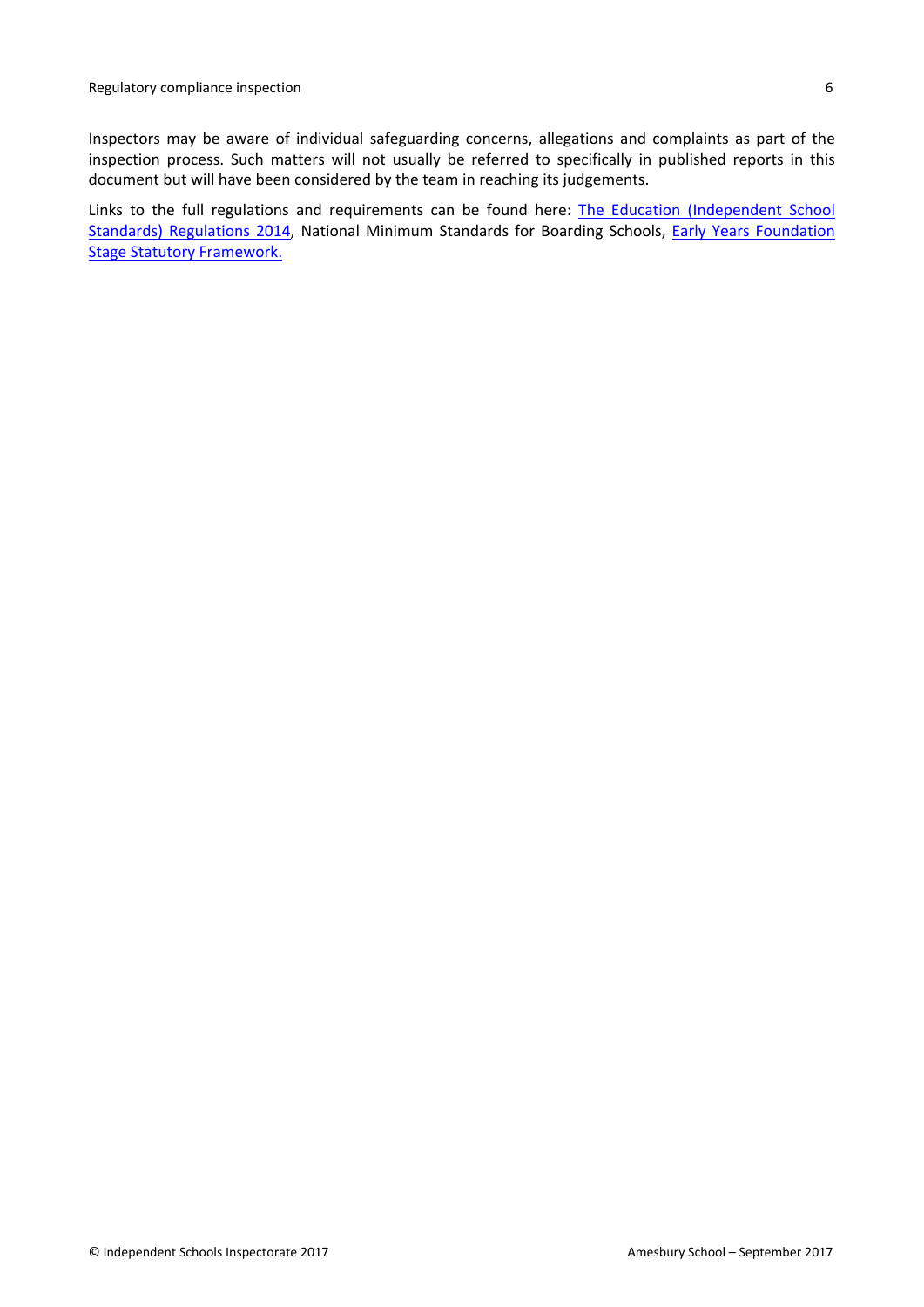## <span id="page-6-0"></span>**Key Findings**

2.1 The school meets the standards in the schedule to the Education (Independent School Standards) Regulations 2014, the National Minimum Standards for Boarding Schools 2015, and relevant requirements of the statutory framework for the Early Years Foundation Stage, and associated requirements, and no further action is required as a result of this inspection.

## <span id="page-6-1"></span>**PART 1 – Quality of education provided**

- 2.2 The school uses its own framework to determine attainment, instead of the national framework.
- 2.3 The curriculum is documented, supported by appropriate plans and schemes of work for the pupils and covers the required breadth of material. The teaching enables pupils to make good progress, encompasses effective behaviour management and is supported by suitable resources. A suitable framework for the assessment of pupils' performance is in place.
- **2.4 The standards relating to the quality of education [paragraphs 1–4] are met.**

## <span id="page-6-2"></span>**PART 2 – Spiritual, moral, social and cultural development of pupils**

- 2.5 Principles and values are actively promoted which facilitate the personal development of pupils as responsible, tolerant, law-abiding citizens. Boarders' views are actively encouraged and their opinions and concerns are appropriately considered by staff. Any prefect system operating in the school is suitably managed.
- **2.6 The standard relating to spiritual, moral, social and cultural development [paragraph 5] and NMS 17 and 19 are met.**

## <span id="page-6-3"></span>**PART 3 – Welfare, health and safety of pupils**

- 2.7 Arrangements are made to safeguard and promote the welfare of pupils by means that pay due regard to current statutory guidance; good behaviour is promoted; bullying is prevented so far as reasonably practicable; health and safety requirements are met, including those relating to fire safety; provision is made for first aid. Pupils are properly supervised; admission and attendance registers are maintained, asrequired, and there is a strategic approach to risk assessment. A disability access plan is in place.
- 2.8 An appropriate induction process for pupils new to boarding is implemented, and suitable provision is made for boarders' medical and health care, their food and drink and for managing boarders' laundry and possessions. Boarders have suitable contact with friends and family and access to a programme of activities. Boarding staff are appropriately trained and deployed.
- **2.9 The standards relating to welfare, health and safety [paragraphs 6–16], the requirement of Schedule 10 of the Equality Act 2010, the ban on corporal punishment under section 548 of the Education Act 1996, and NMS 2–4, 6–12, 15 and 16 are met.**

## <span id="page-6-4"></span>**PART 4 – Suitability of staff, supply staff, and proprietors**

- 2.10 The school makes appropriate checks to ensure the suitability of staff, supply staff, and proprietors and a register is kept as required. Visitors to boarding accommodation are appropriately supervised and the school's arrangements for guardianship are suitably managed.
- **2.11 The standards relating to the suitability of those in contact with pupils at the school [paragraphs 17–21] and NMS 14 are met.**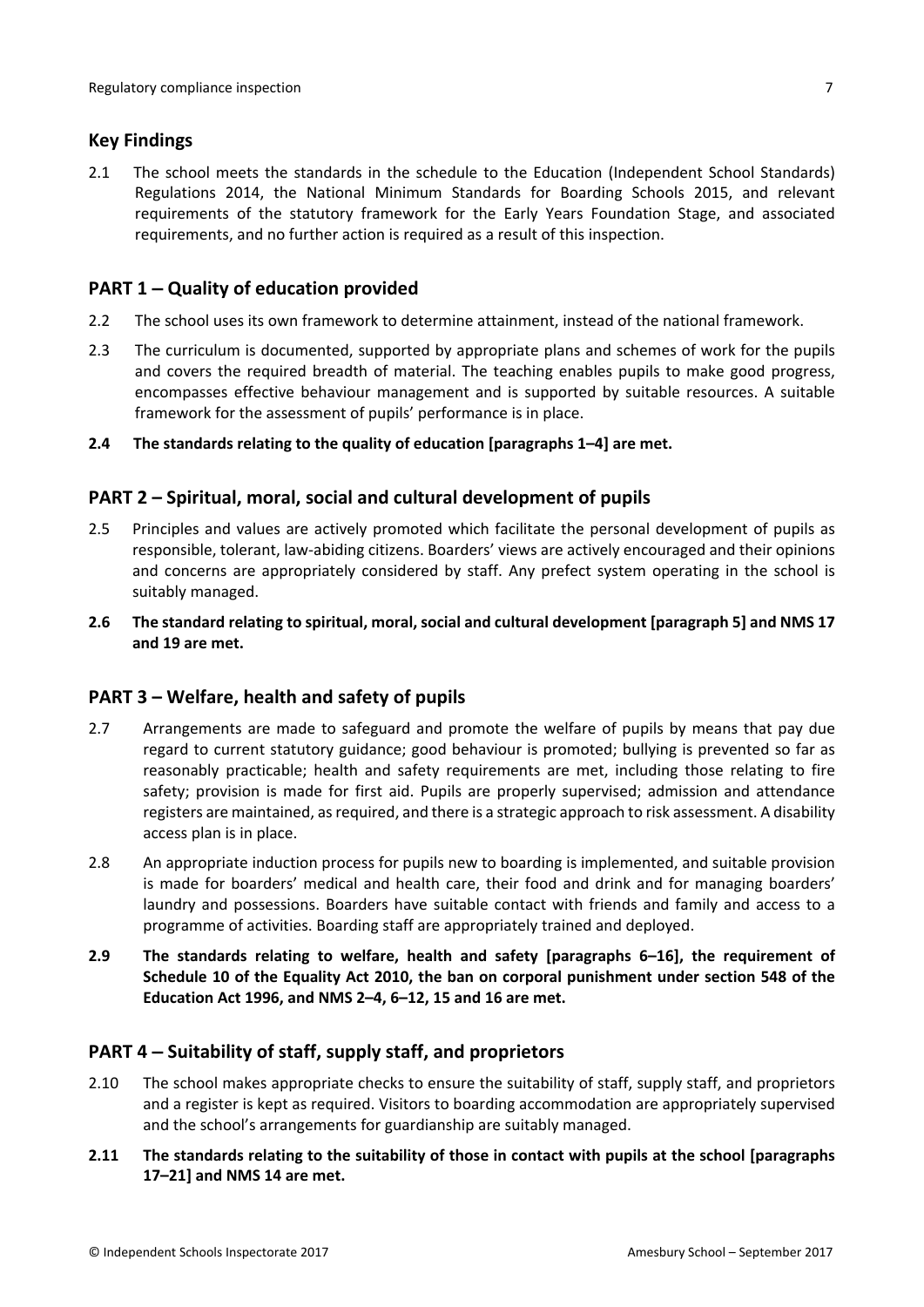## <span id="page-7-0"></span>**PART 5 – Premises of and accommodation at schools**

- 2.12 Suitable toilet, changing and showering facilities for pupils and appropriate accommodation for their medical and therapy needs are provided. The premises are maintained to a standard commensurate with health and safety; acoustics and lighting are appropriate; water provision is adequate. Suitable outdoor space is provided for physical education and outdoor play. Boarding accommodation is adequate for the needs of all boarders, and safeguards and promotes their welfare.
- **2.13 The standards relating to the premises and accommodation [paragraphs 22–31] and NMS 5 are met.**

## <span id="page-7-1"></span>**PART 6 – Provision of information**

- 2.14 A range of information is variously published, provided or made available to parents, inspectors and the Department for Education. These include details about the proprietor, the ethos of the school and the curriculum, and of the school's arrangements for admission, behaviour and exclusions, bullying, health and safety, first aid, details of the complaints procedure, and the number of complaints registered under the formal procedure during the preceding school year, and the provision for those with education, health and care plans or English as an additional language. They also include particulars of the school's academic performance during the preceding school year, and its results in public examinations, inspection reports and (for parents only) a report at least annually of their own child's progress. The safeguarding policy is posted on the school's website. A suitable statement of boarding principles and practice is published by the school.
- **2.15 The standard relating to the provision of information [paragraph 32] and statement of boarding principles NMS 1 are met.**

## <span id="page-7-2"></span>**PART 7 – Manner in which complaints are handled**

2.16 Parental complaints, if any, are handled effectively through a three-stage process, (informal, formal and a hearing before a panel of three, one of whom is independent of the school). Each stage has clear time scales, and at the third stage the panel can make findings and recommendations which are communicated to the complainant. Records are kept appropriately, including of any action taken, whether or not a complaint is successful, and identifying those relating to the boarding provision.

#### **2.17 The standard relating to the handling of complaints [paragraph 33] and NMS 18 are met.**

#### <span id="page-7-3"></span>**PART 8 – Quality of leadership in and management of schools**

2.18 The proprietor ensures that the leadership and management demonstrate good skills and knowledge, and fulfil their responsibilities effectively, so that the other standards are consistently met and they actively promote the well-being of the pupils. Appropriate leadership and management of boarding ensure that the required policies and records are maintained and effectively monitored.

#### **2.19 The standard relating to leadership and management of the school [paragraph 34] and NMS 13 are met.**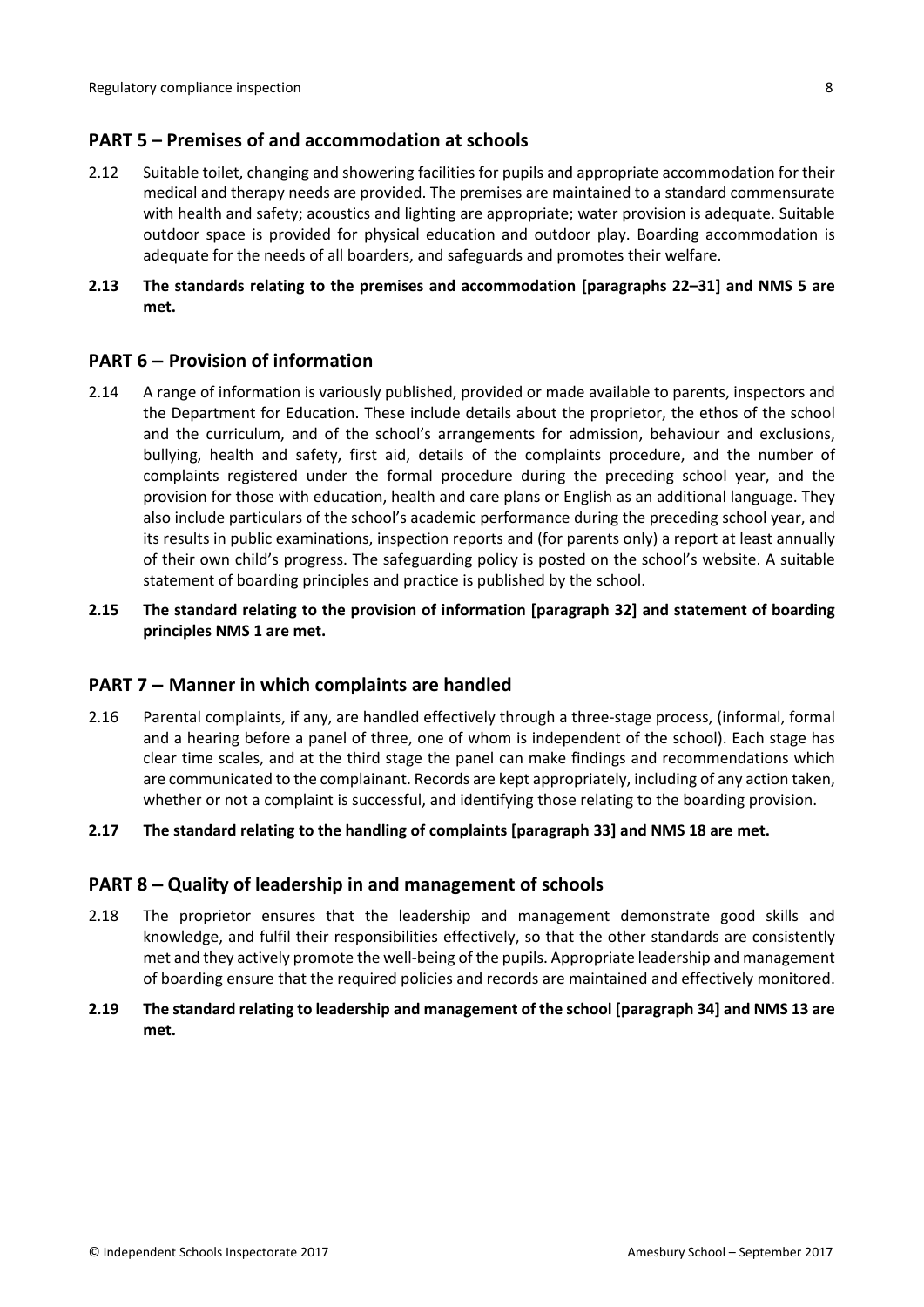# <span id="page-8-0"></span>**EDUCATIONAL QUALITY INSPECTION**

#### <span id="page-8-1"></span>**Preface**

**The EDUCATIONAL QUALITY inspection reports on the quality of the school's work**. It focuses on the two key outcomes:

- The achievement of the pupils, including their academic development, and
- The personal development of the pupils.

Since the school was last inspected, the framework for inspection has changed. The current inspection framework uses different criteria and arrangements for grading from those used in previous inspection frameworks. The judgements made on this inspection are, therefore, not directly comparable to judgements made on previous inspections.

All independent schools are required to meet the requirements of the Independent School Standards. However, different inspectorates apply different frameworks that are suited to the different types of schools they inspect. The ISI terminology reflects quality judgements that are at least equivalent to those used by the national inspectorate, Ofsted. ISI reports do not provide a single overarching judgement for the school but instead give a clear judgement about key outcomes for pupils and information on the quality of the school's work.

#### **The headline judgements must include one of the ISI descriptors 'excellent', 'good', 'sound' or 'unsatisfactory'.**

Where necessary, National Curriculum nomenclature is used to refer to year groups in the school. Where the school's own names differ from those used nationally, the details are given in the table below:

| ' School name | National Curriculum name |
|---------------|--------------------------|
| Pre-Nursery   | Nursery                  |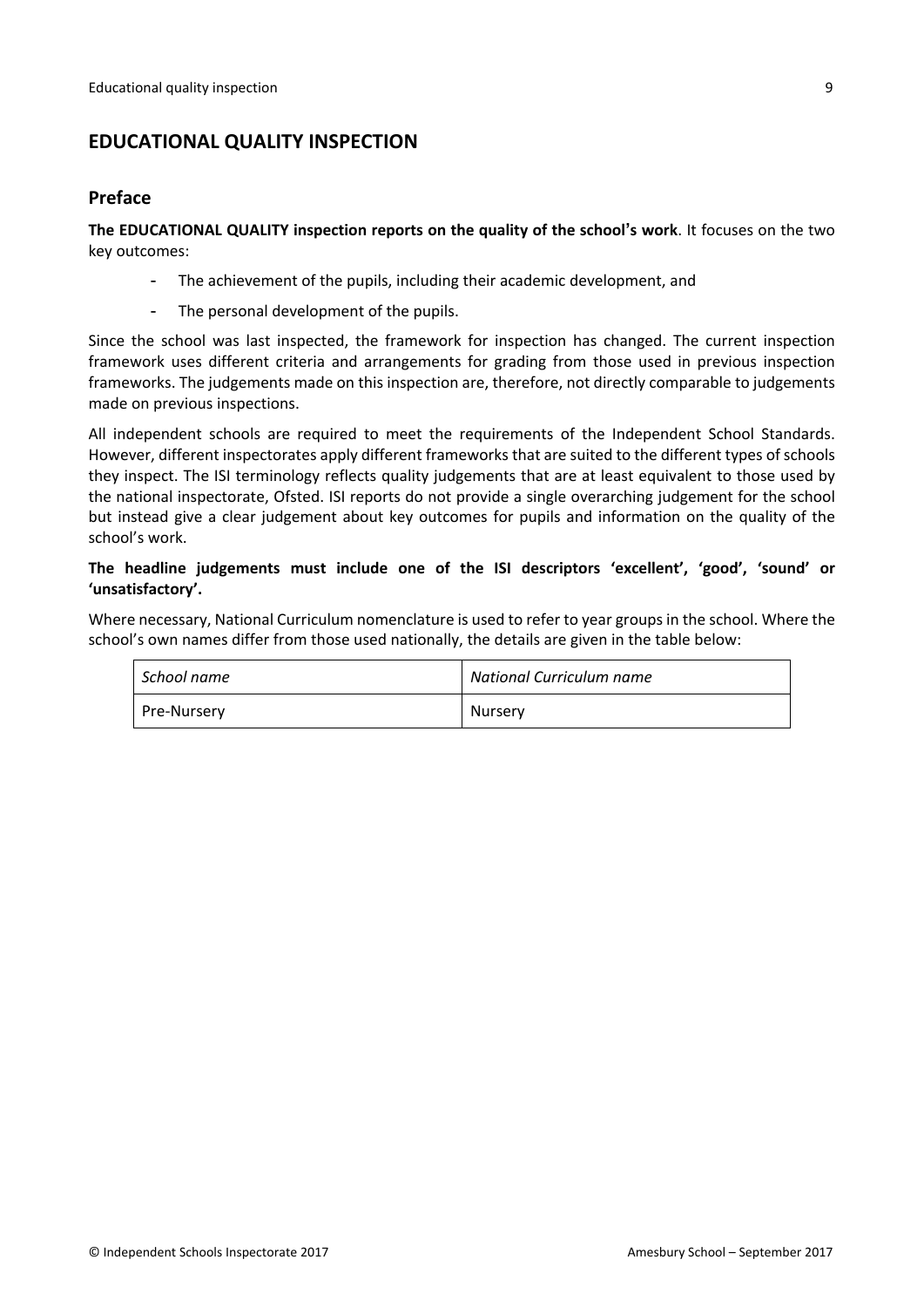# <span id="page-9-0"></span>**Key Findings**

- 3.1 The quality of the pupils' academic and other achievements is excellent.
	- Pupils of all abilities make excellent progress during their time at the school.
	- Pupils are highly independent and confident communicators, who keenly articulate their views and opinions to enhance their learning.
	- Pupils have extremely well-developed study skills and relish opportunities for analytical and hypothetical thinking in their learning.
	- Pupils have outstanding attitudes towards learning and enjoy the breadth of the curriculum.
- 3.2 The quality of the pupils' personal development is excellent.
	- Pupils develop high levels of confidence and warmly embrace all new challenges.
	- Pupils speak passionately about all that the school provides and the strong support that staff provide.
	- Pupils have an excellent moral awareness and a mature understanding towards the importance of positive behaviour.
	- Pupils' empathy towards the needs of their peers is exemplary.

## <span id="page-9-1"></span>**Recommendations**

- 3.3 In the context of the excellent outcomes, the school might wish to consider to:
	- Develop existing systems for tracking attainment further to include all phases and present a cohesive picture of a pupil's progress.
	- Extend opportunities for younger pupils to develop their leadership skills.

# <span id="page-9-2"></span>**THE QUALITY OF PUPILS' ACADEMIC AND OTHER ACHIEVEMENTS**

- 3.4 The quality of pupils' academic and other achievements is excellent.
- 3.5 Pupils of all ages and abilities, including boarders, develop high level skills which leads to significant success in their learning during their time in the school. The school does not take part in national curriculum tests, but on the available evidence, such as the school's own framework for data analysis, alongside the use of internal standardised tests, pupils' attainment is well above national age-related expectations. This high level attainment was also observed in the pupils' progress and achievement in lessons, scrutiny of their workbooks and further evidenced during discussions on academic performance with the pupils and staff. In the EYFS almost all children achieve the expected levels in attainment, with a large majority exceeding expectations by the end of their time in the setting. Pupils' excellent achievement is attributed to the careful monitoring by senior leaders and managers to ensure high quality teaching and that the pupils' progress is closely tracked. These processes help to ensure all pupils have the best opportunities to make progress and achieve highly, successfully addressing recommendations from the previous inspection. Whilst comprehensive structures are in place to measure attainment, these do not consistently interlink across all educational phases, such as the EYFS, to enable a clear picture of a pupil's progress over time. In their pre-inspection questionnaire responses, the overwhelming majority of parents comment positively on the range of learning experiences provided, the good progress of their child and the support for their academic needs. Similarly, almost all pupils cite that lessons are interesting, that they can be involved in a good range of activities, and the school gives them the opportunity to learn and make progress. At the end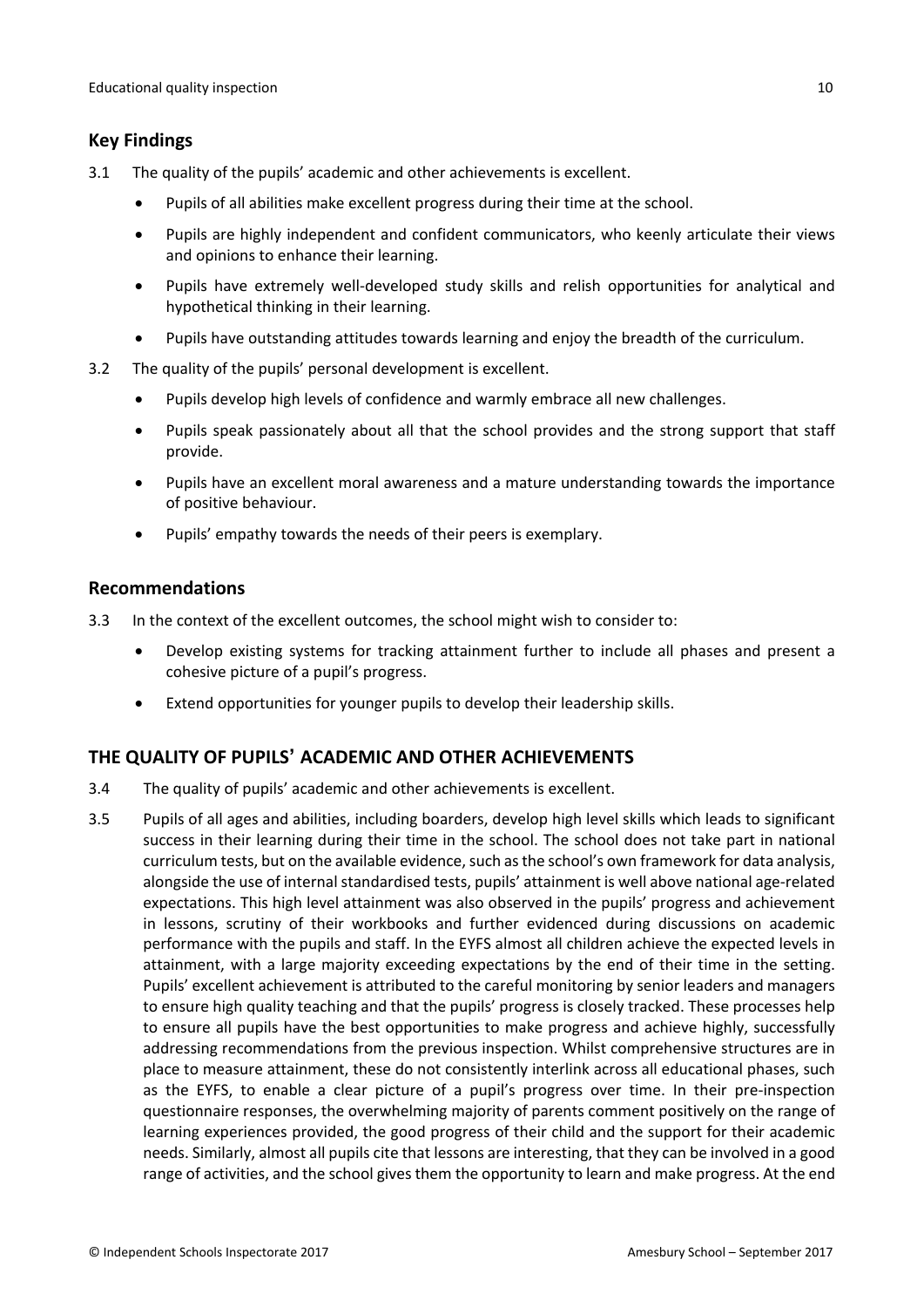of their time in the school, a good number of older pupils gains academic and non-academic scholarships to their chosen senior schools.

- 3.6 Pupils develop strong knowledge, understanding and skills across all areas of learning. During discussions, boarders spoke about the impact of their occasional boarding experiences on their academic success, stating that it enables them to be more independent and confident in their approach to learning. Pupils' communication competency is evident in all that they do and facilitated by the broad and balanced curriculum provided. In a geography lesson, pupils displayed excellent knowledge, ably articulating how tectonic plates can rub against each other to produce earthquakes, demonstrating their secure understanding of previous learning. Pupils of all ages take pride in their written presentation and enjoy writing in a variety of styles, such creative stories about a pick-pocket and preparing a newspaper report on the death of Wat Tyler following the peasants' revolt of 1381. In the EYFS, children can confidently name the many initial sounds they have remembered from a previous activity. They write their names with correct letter formation and keenly embrace the challenge of blending sounds together to make simple words. Pupils with special educational needs and/or disabilities (SEND) make rapid progress from their starting points because of the timely support strategies that are quickly instigated by staff. This results from the different teaching approaches to meet their needs within lessons. During discussions, pupils with SEND speak proudly about their achievements, such as being confident now to read aloud accurately, which they had once considered an impossible feat. In a tennis lesson the use of balloons rather than small tennis balls, enabled SEND pupils to make considerable progress with ball control skills. More able pupils relish the challenge that vibrantly paced lessons provide, and the opportunity to share and extend their knowledge. In French, older pupils capably extended comparative sentences and younger pupils, during topic work, were enthusiastic in recounting facts learnt in a previous lesson about Japan.
- 3.7 Pupils develop strong numerical skills, which they adeptly apply across many areas of their learning. During a physical education lesson, pupils demonstrated their clear understanding of symmetry and shape, confidently putting forward reasons for the importance of these factors in balancing manoeuvres. In information and communication technology (ICT), pupils capably applied their knowledge of angles to plan an algorithm when writing a program to draw a square. EYFS children confidently use language associated with capacity in their play outside, such as 'full and empty', predicting and then counting accurately how many spoons of dirt and containers of water they need to make a mud pie. Pupils are highly competent in using ICT for both research in lessons and to support their creativity, such as in geography to annotate diagrams and in a music lesson when they skilfully used electronic programs to design their own theme music for Star Wars. EYFS children have a secure understanding of technology, such as using electronic equipment to listen to favourite stories and rhymes. Pupils' excellent standards of achievement in these areas are because of the knowledgeable teaching, high quality cross curricular planning and resources which are good quality and plentiful.
- 3.8 Pupils relish problem solving activities and display high level analytical skills such as in history when analysing a map of Roman Britain and identifying possible transport routes using map codes. They demonstrate mature hypothetical thinking and keennessto explain their thinking. In science younger pupils theorised on how light travels from a torch to a target, surmising that it can't bend, but travels in straight lines. They linked this theory to the sun being a ball of light but which only shines on one side of the earth at any one time. In art, pupils demonstrate excellent critical thinking skills when creating a drawing of a doughnut, but with the added dimension of a bite taken from it. EYFS children are enthusiastic about investigating and problem solving activities, such as discovering that mixing yellow and red powder paint together makes orange and exploring how best to stretch elastic bands over cardboard tubing. This is because knowledgeable staff have a thorough understanding of children's developmental stages, and they plan activities which meet their needs and promote investigation, both inside and outdoors, fully addressing previous inspection recommendations. During discussions, pupils comment that lessons promote enquiry and challenge their independent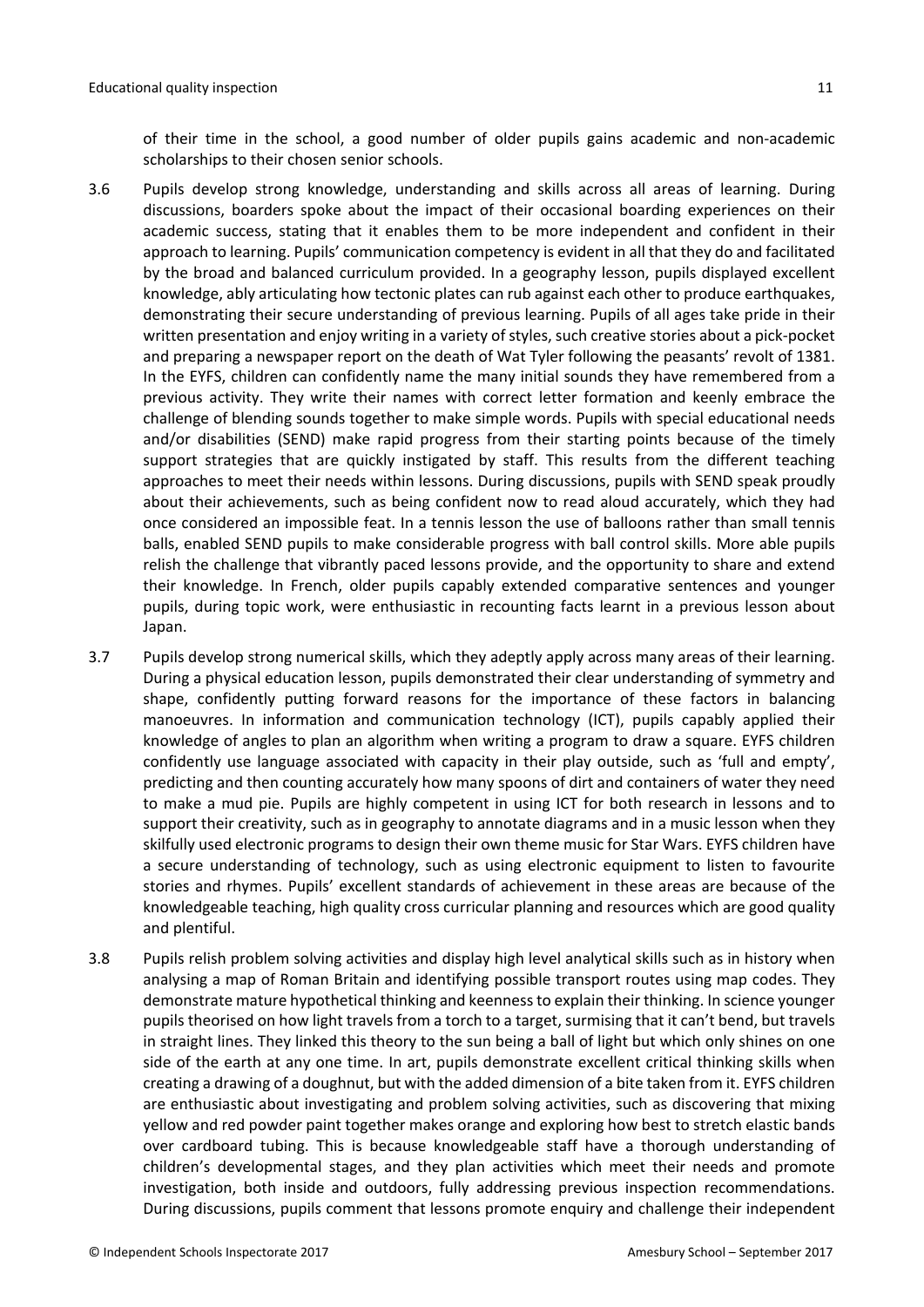thought; they are keen to meet the high expectations teachers set. Further, they say that teachers offer significant support and guidance for improvement in the feedback on their work, through marking and tutorial sessions. This evidence does not support the very small minority of pupil questionnaire responses reporting that marking strategies and communication on progress is not always helpful.

- 3.9 Pupils are highly successful in their achievements beyond the classroom, such as in sports, music and performing arts. For example, they achieve notable success in both regional and national sporting competitions, such as cricket, hockey and tennis. A significant number of pupils learn to play a musical instrument, attaining good grades in external music examinations. In questionnaire responses, the overwhelming majority of parents and pupils comment that opportunities to be involved in extra-curricular activities are plentiful. During discussions, pupils say that the extensive programme of activities, which range from science, horse riding, chess to dance, arts and crafts and jewellery making, to name but a few, make a significant contribution to their learning. Boarders in particular, feel that the evening activities are one of the best factors of boarding. This is because leaders and managers value the importance of providing a holistic learning environment.
- 3.10 Pupils, including boarders and children in the EYFS have exceptionally positive attitudes to learning. They are focused and show a strong desire to succeed. In lessons, pupils apply themselves with due diligence and keenly embrace independent and collaborative learning, such as during an English lesson when they worked in pairs to critique each other's work, so to improve the quality. Pupils say that they enjoy opportunities to share thoughts and 'magpie' ideas from each other to further their own learning. Consequently, the school is highly successful in meeting its aim to develop within every child the necessary skills, aptitudes and abilities to become an emotionally resilient learner. Further, it results from the strong commitment and oversight that governance, leadership and management provide.

# <span id="page-11-0"></span>**THE QUALITY OF THE PUPILS' PERSONAL DEVELOPMENT**

- 3.11 The quality of the pupils' personal development is excellent.
- 3.12 Pupils, including those who board and attend the EYFS, develop excellent levels of personal development. They are happy, extremely resilient and confidently take all new challenge in their stride. During discussions, pupils say that staff consistently promote their self-belief and understanding that with perseverance they will succeed. For example, in an art lesson, pupils learn that taking care with the presentation of artwork is closely linked with work in their books for other subjects. In discussions, boarders cite that occasional boarding equips them with vital personal attributes, such as developing self-organisational skills. Recommendations from a previous inspection relating to improvement for pastoral structures within boarding have been successfully addressed. EYFS children confidently choose their own activities, asking staff for help when needed, such as guidance with putting on shoes following a dance activity. Pupils have a secure knowledge that these values prepare them well for future life. Pupils' outstanding outcomes in their personal development are attributed to the strength of the pastoral care system and the commitment by leaders, managers and the staff team towards ensuring every pupil's well-being.
- 3.13 During discussions, pupils express the view that making positive decisions and having the confidence to make them helps them to be independent and develop as an individual. They demonstrate excellent levels of perseverance, both in lessons and in activities. Further, pupils comment that they are encouraged to try and solve problems, but there is always adult help on hand. For example, older pupils in mathematics were encouraged to choose an appropriate level of challenge for their starting point when solving problems that would enable them to make optimum progress by the end of the lesson. In the EYFS, children happily make decisions in their play and approach new challenge in a self-assured manner, such as organising their personal items when they come into the classroom.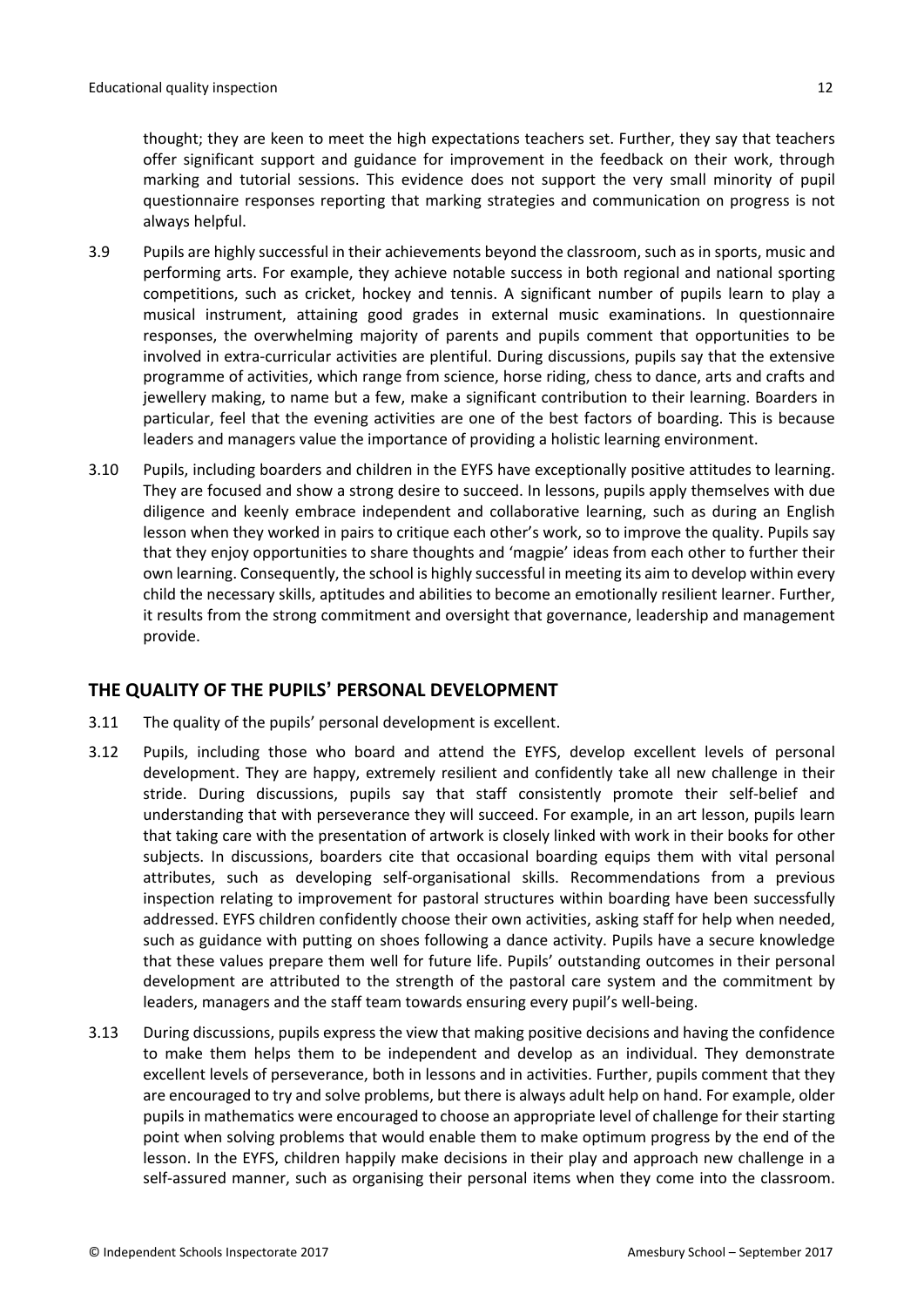The promotion of autonomous thinking is deeply embedded in the school's ethos and supported by a vibrant curriculum and energetic teaching approaches.

- 3.14 Pupils develop strong spiritual awareness, which is attributed to the significant focus on appreciation of the benefits of self-reflection within the school's provision. Pupils have excellent opportunities to reflect, such as during a chapel service when they considered memories from the recent summer break and verbally expressed their thanks and gratefulness for their many wonderful experiences. Older pupils demonstrate well developed philosophical thinking in a research project on Catholic and Protestant intolerance in 16<sup>th</sup> century and why this would now be unacceptable today. Younger pupils, during a personal, social, health and economic education (PSHEE) lesson demonstrated deep levels of thinking about the importance of kindness. In the EYFS, children expressed joy at the wonders of nature such as collecting autumn leaves and wood during their time in the school grounds. Older pupils comment that they greatly enjoy their time relaxing in the giant sand pit, a resource which provides them with opportunity for therapeutic thought, such as exploring their creativity in sand modelling. Pupils' moral understanding is outstanding and they display a mature approach towards observing rules and adhering to behavioural codes. For example, older pupils and those who board, show advanced understanding that they have a duty of care towards younger pupils and that they must present themselves as good role models at all times. They comment on the importance of taking responsibility for their own behaviour and clearly know that negative behaviour has repercussions. The youngest pupils have a strong appreciation that rules are in place to help and guide them and ensure equality in the community. In the EYFS, children quickly respond to staff behavioural guidance, such as the importance of sharing toys. This is because of the clear understated behavioural ethos which permeates the school as a whole, nurturing pupils' selfdiscipline and moral responsibility.
- 3.15 Pupils have excellent social awareness and ability to work together for the good of the school community. During discussions pupils enthuse about the honour of representing their school, and the team work that this requires, in order to achieve success. Younger pupils feel that class charters, which they put together as a group, strongly promote their understanding of working collaboratively, listening to everyone's point of view to find common ground, which in turn lead to charter statements. There is a strong sense of openness and trust within the school community, which pupils respect. This is fully in line with the school's aim to promote strong community values. During discussions, pupils explain that staff set high expectations of self-responsibility; they are expected to work together and help one another. Boarders state that their experiences develop their appreciation of social differences and communal harmony extremely well. They feel they play an important role in contributing to the school community and state that any suggestions they make are given due consideration by senior staff and more often than not, acted on. Older pupils keenly embrace responsibility roles, such as heads of school, prefect roles and school council membership. For younger pupils, responsibility roles are less defined and some, during discussions, comment that they would value more opportunities to contribute towards the school community and develop their leadership skills. In the EYFS, children confidently embrace responsibility such as being the class leaders and happily help one another to tidy toys away without direction by staff. They have an extremely positive understanding of turn taking and listening, whilst their friends speak.
- 3.16 Wider afield, pupils make a significant contribution to the lives of those less fortunate than themselves, through local and international charity work and sharing their achievements with the local community. For example, pupils, during discussions, demonstrate great empathy with suffering in Africa, explaining that they took the initiative and organised a sponsored water walk, cake sale and car washing day. They are extremely proud of their achievements and feel that these ventures develop their cultural understanding well. Locally, pupils who are in the school choir enthuse about occasions when they visit the local centre for the disabled to sing. They comment their contributions appeared to cheer up the residents and made them feel quite humble that such a small thing had such a big impact on the lives of others. Pupils demonstrate overwhelming sensitivity and exemplary respect for the diverse needs of their peers. They comment that everyone has a right to be included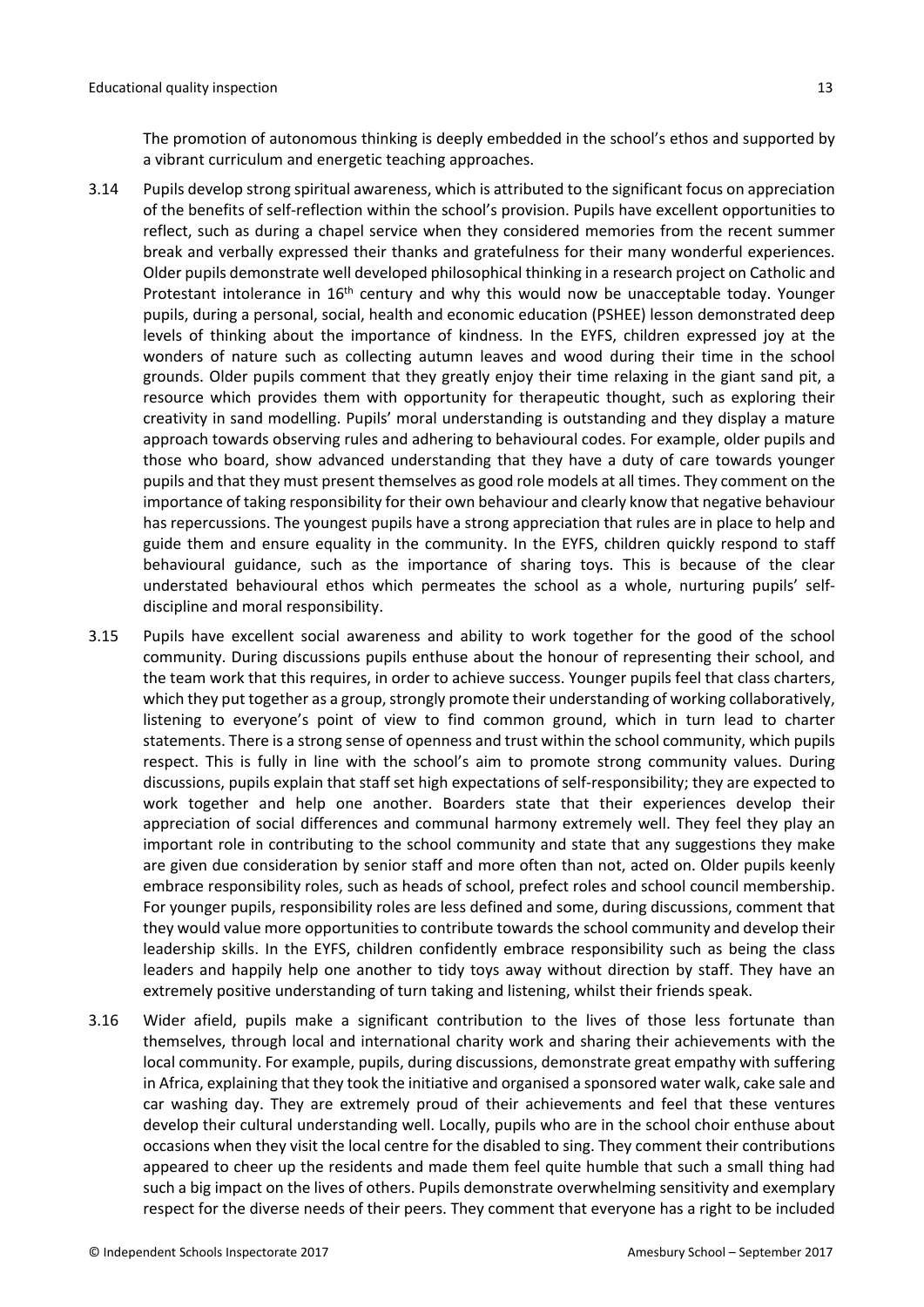and explain that they always ensure that friends with physical disabilities are involved at play times. EYFS children are developing a good cultural knowledge through celebrating religious festivals such as Diwali and the Chinese New Year. Pupils' cultural understanding and respect for diversity is strongly promoted through the curriculum and pastoral care systems.

3.17 All pupils, including boarders and EYFS children, have an excellent knowledge of leading healthy lifestyles and keeping safe, which is attributed to the comprehensive PSHEE programme and the extremely well organised school environment, which is structured to promote the importance of physical and emotional well-being. In the EYFS, children play happily together on moveable toys that hold two persons. The driver carefully negotiates the road, explaining that careful driving is important to avoid accidents. They know that eating fruit at snack time promotes good health. Older pupils have a secure understanding of online safety as illustrated during discussions and in the positive responses of their questionnaires. Further they explain the dangers of social media use and inappropriate website access. In a science lesson pupils displayed well-developed understanding of how harmful micro-organisms adversely affect their health. Pupils greatly enjoy the many opportunities to be physically active and relax in the outdoor areas, which they feel helps them mentally and physically re-energise. They appreciate the importance of drinking plenty of water and making nutritious food choices at lunchtime, in order to maintain good health. In their questionnaire responses almost all parents were overwhelmingly positive about the school's success in meeting their child's pastoral and welfare needs and in supporting their child's personal development. Similarly, the vast majority of pupils cite that the school encourages tolerance, respect for others and provides them with a safe and healthy environment to enjoy. During discussions, pupils state that they enjoy their school life immensely and cite that Amesbury is an 'amazing' place for their education.